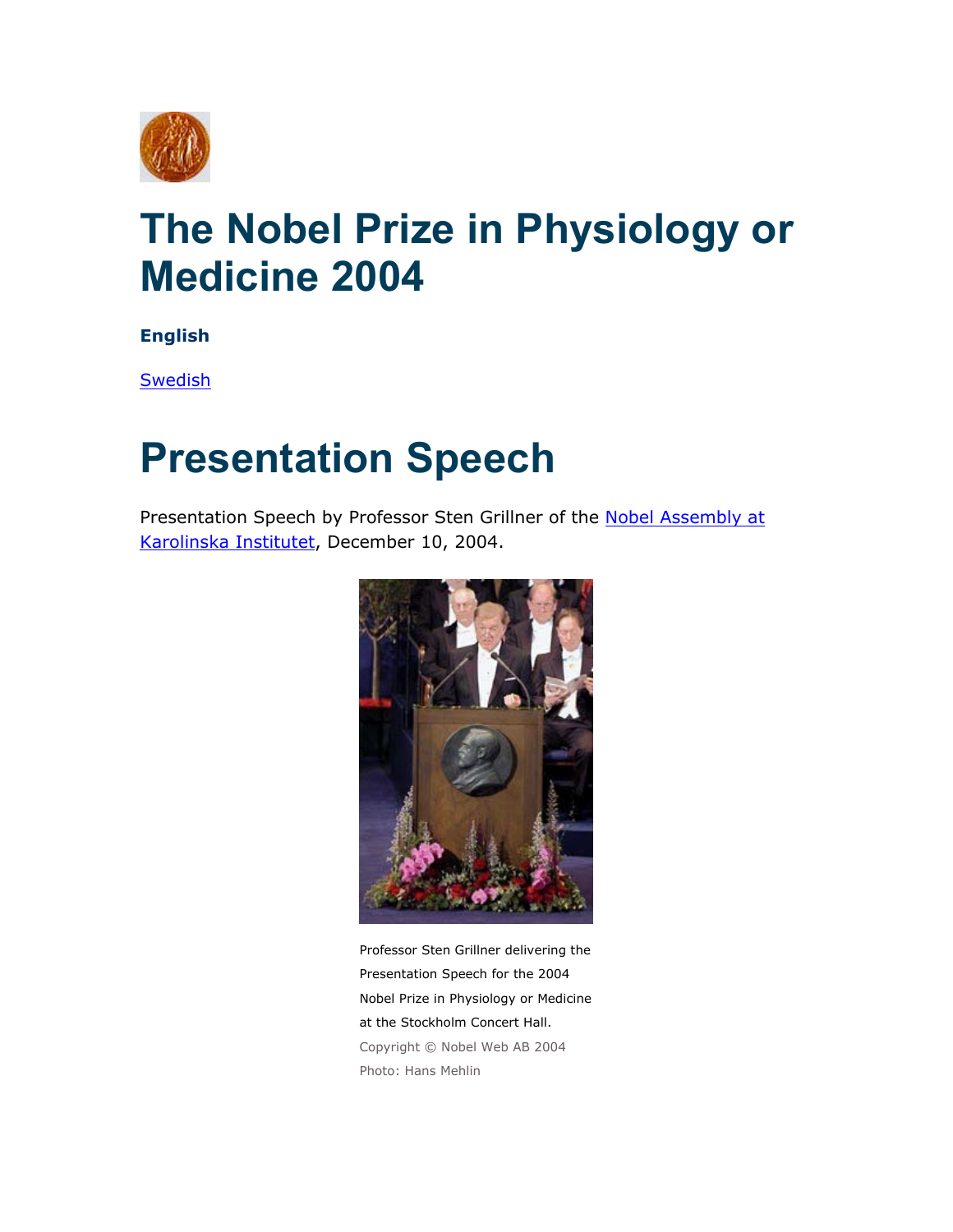Your Majesties, Your Royal Highnesses, Ladies and Gentlemen,

We perceive the world through our senses – we enjoy the brilliant colours around us, we listen to well-known sounds in the environment, but we also experience the world through a symphony of scents. We can perceive no less than 10,000 different smells, at this very moment not only the flowers from Nobel's Sanremo, but also perfumes and other fragrance. Soon we shall enjoy this evening's dinner, in particular the sense of smell will help us identify the gastronomic subtleties, and evaluate the qualities of the wines. A scent from our childhood can make us remember long forgotten memories, the tar of the fishing-boats from long ago, or the scent of honeysuckle rose. The sense of smell is in some way more primitive than other senses – less verbal – often we do not have words to describe the qualities of a new smell. If our sense of smell is damaged, however, we lose much of our quality of life - life becomes greyer – the food does not taste – but we will survive. For most animals, the sense of smell is a matter of life and death. A newborn pup finds its mother with the help of olfactory cues – without the sense of smell, no survival.

For a long time, it has been known that the olfactory receptor cells are located far up in the nose, and that they send their thin neural processes through small canals in the bone directly to the part of the brain called the olfactory bulb. Many important details of how the sense of smell is designed were also known, but up to the elegant studies of Richard Axel and Linda Buck that we award here today, the basic mode of operation of the sense of smell was not understood. In their studies on mouse, they showed that no less than 3% of the genes were coding for olfactory receptors – docking stations for different odorants. They are large molecules located in the cell membrane of the olfactory cells that react to different odorants that pass through the nose. This large gene family "manufactures" around 1000 different types of docking stations, each of which responds to only a few odorants. It was subsequently shown that each type of olfactory cell only expresses a single type of docking station in its cell membrane. In the mouse there are thus 1000 different types of olfactory receptor cells. For each type, there are a large number of copies spread in the mucosa of the nose.

I will now shift over to the *lingua franca* of science.

The mouse thus has no less than 1,000 different types of receptor cells or sensors that react to different odorants. In humans some of the genes have degenerated and we may have as little as 350 types of sensors. The olfactory world of a mouse or a dog is most likely, infinitely richer than our own. Nevertheless our sense of smell adds importantly to our quality of life. Each population of receptor cells sends their processes to the same specific micro-regions in the olfactory bulb, which in turn relays the information to the next set of nerve cells. They project to the cortical regions concerned with the perception of smell. In technical terms there is a "labelled line" from each receptor subtype to the cortex, which thus will be continuously informed about the degree of activation of each of the many subtypes of receptors.